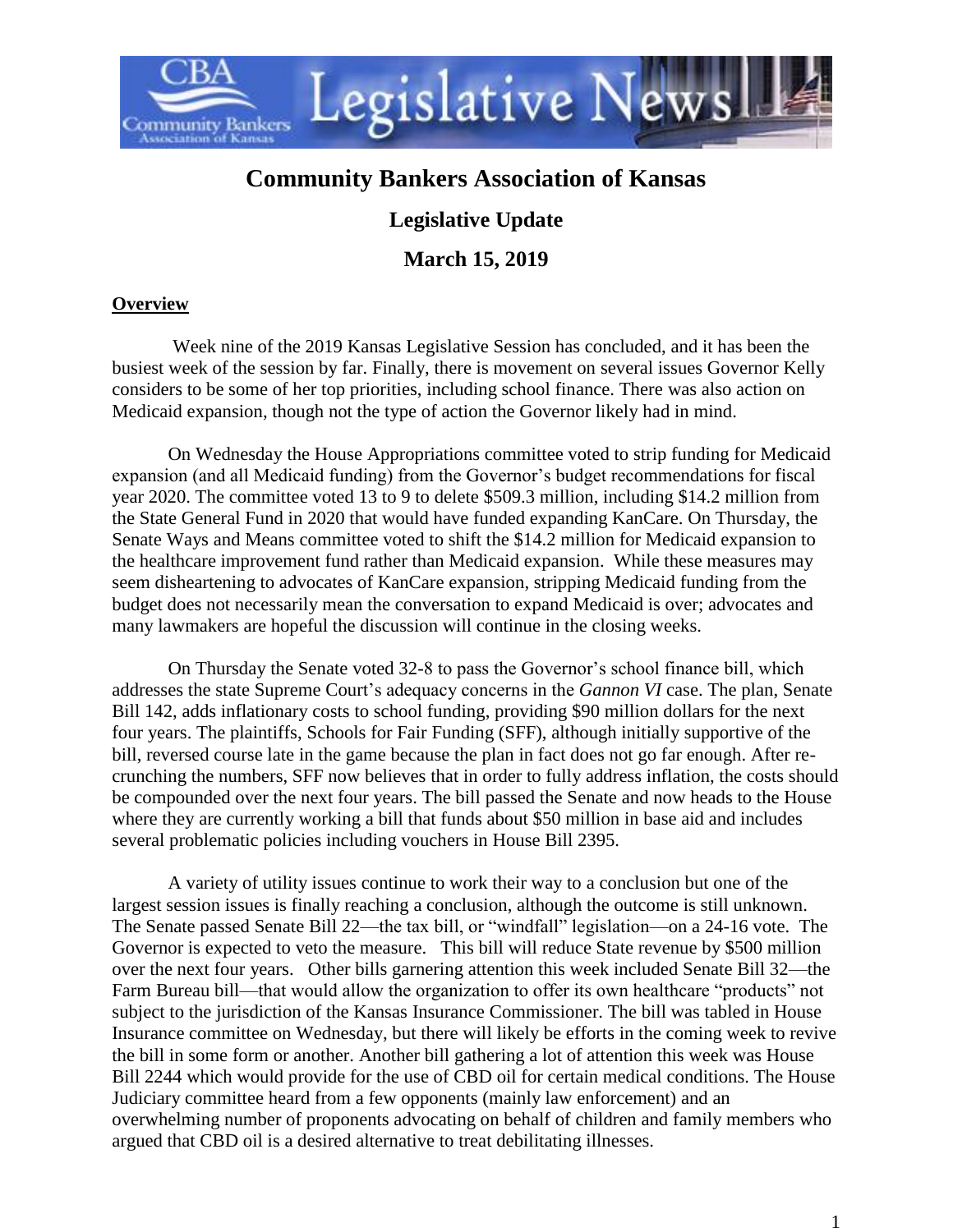As we approach the end of the regular committee meetings, the number of issues continues to dwindle. There is still a lot for the legislature to be resolved before first adjournment on April  $5<sup>th</sup>$ .

#### **Legislation of Interest**

Key bills still advancing include these three. None of the other financial institution bills are likely to advance:

- SB 22: Kansas itemized deductions, election, providing for deferred foreign income, global intangible low-taxed income, business interest, capital contributions and FDIC premiums income tax modifications
	- o "Windfall" state tax policy changes in response to federal tax policy changes in 2017.
	- o Includes FDIC premiums as deductions.
	- o House added 1.0% reduction in sales tax on food and implementation of sales tax and use tax on some internet sales.
	- o Senate concurred with House amendments on March 14 and the bill is headed to the Governor.
	- o Governor can veto the bill, let it become law without her signature, or sign the bill.
	- o Best summary can be found at: [http://www.kslegislature.org/li/b2019\\_20/measures/documents/supp\\_note\\_sb22\\_0](http://www.kslegislature.org/li/b2019_20/measures/documents/supp_note_sb22_03_0000.pdf) [3\\_0000.pdf](http://www.kslegislature.org/li/b2019_20/measures/documents/supp_note_sb22_03_0000.pdf)
	- o Revenue impact of SB 22 is reflected in the following table showing reductions in revenue to the State and tax relief to individuals and business interests.

|                                                |   |            |   | (Dollars in Millions) |    |            |
|------------------------------------------------|---|------------|---|-----------------------|----|------------|
|                                                |   | FY 2020    |   | FY 2021               |    | FY 2022    |
| <b>Individual Income Tax Provisions</b>        |   |            |   |                       |    |            |
| <b>Itemized Deduction Option</b>               | s | (50.1)     | s | (60.3)                | -S | (60.9)     |
| <b>Business Income Tax Provisions</b>          |   |            |   |                       |    |            |
| Repatriation                                   | s | (10.5)     | s | (0.4)                 | s  | (0.2)      |
| <b>GILTI</b>                                   |   | (70.9)     |   | (24.7)                |    | (24.2)     |
| <b>Limitation on Interest Deductions</b>       |   | (53.1)     |   | (25.5)                |    | (30.6)     |
| <b>FDIC Premium Deductions</b>                 |   | (2.7)      |   | (1.3)                 |    | (1.3)      |
| <b>Capital Contributions</b>                   |   | negligible |   | negligible            |    | negligible |
| Subtotal-Business Income Tax                   |   | \$(137.2)  | s | (51.9)                | s  | (50.3)     |
| Sales Tax Rate Decrease on Food<br>(all funds) |   |            |   |                       |    |            |
| <b>State General Fund Share</b>                | s | (36.5)     | s | (55.4)                | 5  | (56.3)     |
| State Highway Fund Share                       |   | (7.0)      |   | (10.7)                |    | (10.8)     |
| Subtotal-Food Sales Tax Decrease \$            |   | (43.5)     | s | (00.1)                | s  | (67.1)     |
| Internet Sales Tax Provisions<br>(all funds)   |   |            |   |                       |    |            |
| <b>State General Fund Share</b>                | s | 18.2       | s | 27.7                  | s  | 28.2       |
| State Highway Fund Share                       |   | 3.5        |   | 5.4                   |    | 5.5        |
| Subtotal-Internet Sales Tax                    | s | 21.7       | s | 33.1                  | s  | 33.7       |
| TOTAL                                          |   | (209.1)    |   | (145.2)               |    | (150.G)    |
| Total State General Fund Share                 |   | (205.6)    | s | (139.9)               | s  | (145.3)    |
| Total State Highway Fund Share                 |   | (3.5)      |   | (5.3)                 |    | (5.3)      |
|                                                |   |            |   |                       |    |            |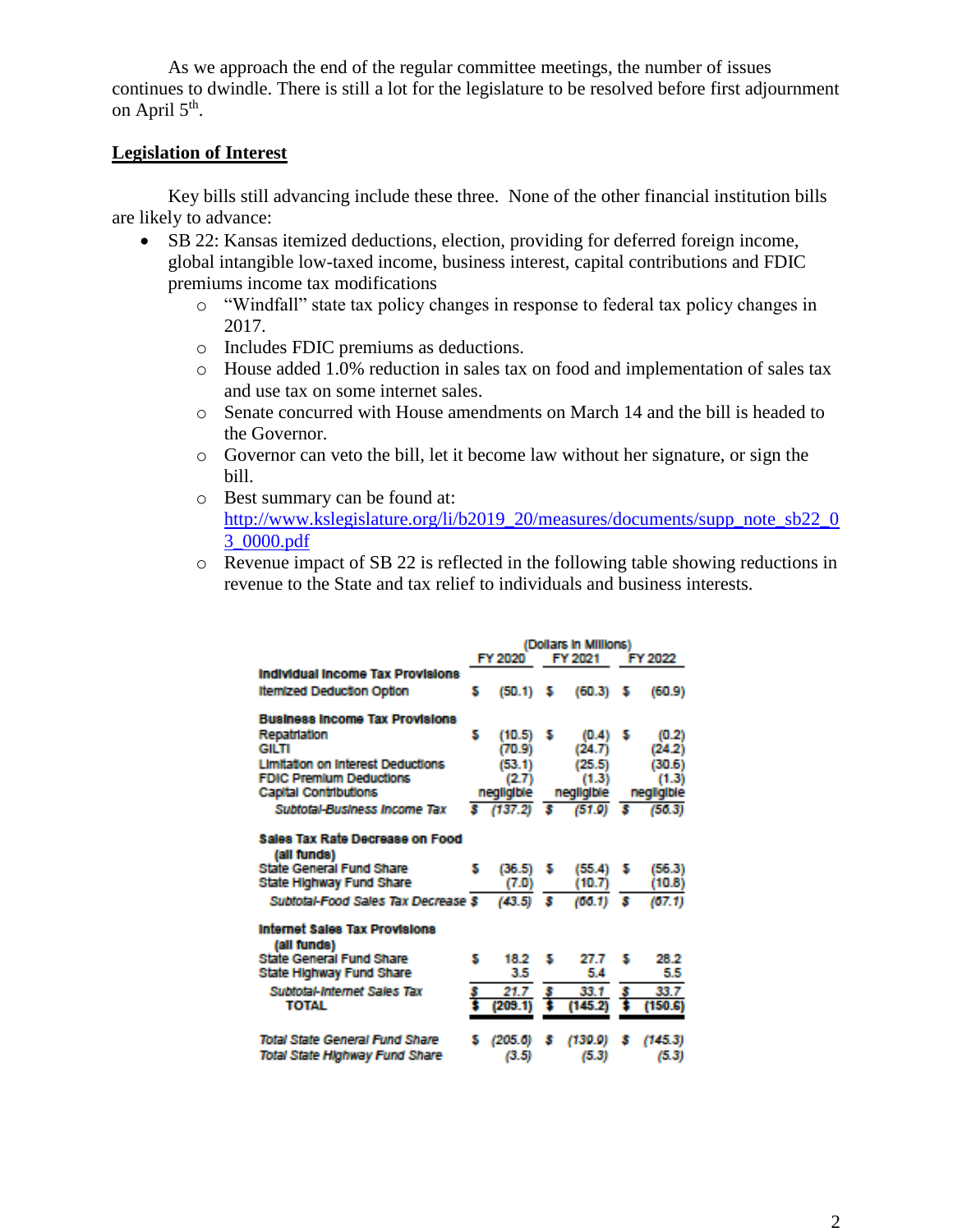- SB 82: Updating the state banking code.
	- o Bill amends provisions of the State Banking Code (Code) relating to certificate of existence, voting rights for conversion to a state charter, and the method of delivery for certain notices.
	- o Summary[:http://www.kslegislature.org/li/b2019\\_20/measures/documents/supp\\_no](http://www.kslegislature.org/li/b2019_20/measures/documents/supp_note_sb82_00_0000.pdf) [te\\_sb82\\_00\\_0000.pdf](http://www.kslegislature.org/li/b2019_20/measures/documents/supp_note_sb82_00_0000.pdf)
	- o Passed Senate, awaiting action on House floor.
- SB: 90: Extending the tax credit under the center for entrepreneurship act to financial institutions and increasing the annual tax credit limit for all contributors.
	- o Bill would allow financial institutions to claim the Center for Entrepreneurship tax credit beginning in tax year 2019, which would be applied to the privilege tax owed. The maximum amount of tax credits that any taxpayer could claim would be increased from \$50,000 to \$100,000. The total amount of tax credits that could be claimed for all taxpayers would remain capped at \$2.0 million per fiscal year.
	- o Summary: [http://www.kslegislature.org/li/b2019\\_20/measures/documents/supp\\_note\\_sb90\\_0](http://www.kslegislature.org/li/b2019_20/measures/documents/supp_note_sb90_00_0000.pdf)\_ [0\\_0000.pdf](http://www.kslegislature.org/li/b2019_20/measures/documents/supp_note_sb90_00_0000.pdf)
	- o Passed Senate, heard in House Committee, likely will pass to House floor for action before end of session.

| <b>Bill Number</b><br>and Sponsor                                           | <b>Bill Subject</b>                                                                                                                                                                                              | <b>Current Status</b>         | <b>Last Action</b>                                                                                                                                                                                                                                                                                                       |
|-----------------------------------------------------------------------------|------------------------------------------------------------------------------------------------------------------------------------------------------------------------------------------------------------------|-------------------------------|--------------------------------------------------------------------------------------------------------------------------------------------------------------------------------------------------------------------------------------------------------------------------------------------------------------------------|
| <b>SB 22</b><br>Senate Federal and State<br><b>Affairs Committee</b>        | Kansas itemized deductions, election,<br>providing for deferred foreign income, global<br>intangible low-taxed income, business interest,<br>capital contributions and FDIC premiums<br>income tax modifications | Pending enrollment            | 3/14/2019 - Senate - Concurred:<br>Yeas 24, Nays 16<br>3/8/2019 - House - Final Action:<br>Passed as amended; Yeas 76,<br>Nays 43<br>3/7/2019 - House - Committee of<br>the Whole: Committee Report be<br>adopted; be further amended; be<br>passed as amended                                                           |
| Related Bills:                                                              |                                                                                                                                                                                                                  |                               |                                                                                                                                                                                                                                                                                                                          |
|                                                                             | HB 2261: Provisions of HB 2261 added to SB 22 by House Committee                                                                                                                                                 |                               |                                                                                                                                                                                                                                                                                                                          |
|                                                                             | HB 2352: Provisions of HB 2352 added to SB 22 by House Committee                                                                                                                                                 |                               |                                                                                                                                                                                                                                                                                                                          |
|                                                                             |                                                                                                                                                                                                                  |                               |                                                                                                                                                                                                                                                                                                                          |
|                                                                             |                                                                                                                                                                                                                  |                               |                                                                                                                                                                                                                                                                                                                          |
| <b>SB 82</b><br>Senate Financial<br>Institutions and Insurance<br>Committee | Updating the state banking code                                                                                                                                                                                  | On General Orders<br>in House | 3/14/2019 - House - Committee<br>Report recommending bill be<br>passed, by Financial Institutions<br>and Pensions<br>3/6/2019 - House - Scheduled<br>Hearing in Financial Institutions<br>and Pensions: Monday, 3/11, 9:00<br>AM, Rm 281-N<br>$3/6/2019$ - House - Referred to<br>Financial Institutions and<br>Pensions |
|                                                                             |                                                                                                                                                                                                                  |                               |                                                                                                                                                                                                                                                                                                                          |
|                                                                             |                                                                                                                                                                                                                  |                               |                                                                                                                                                                                                                                                                                                                          |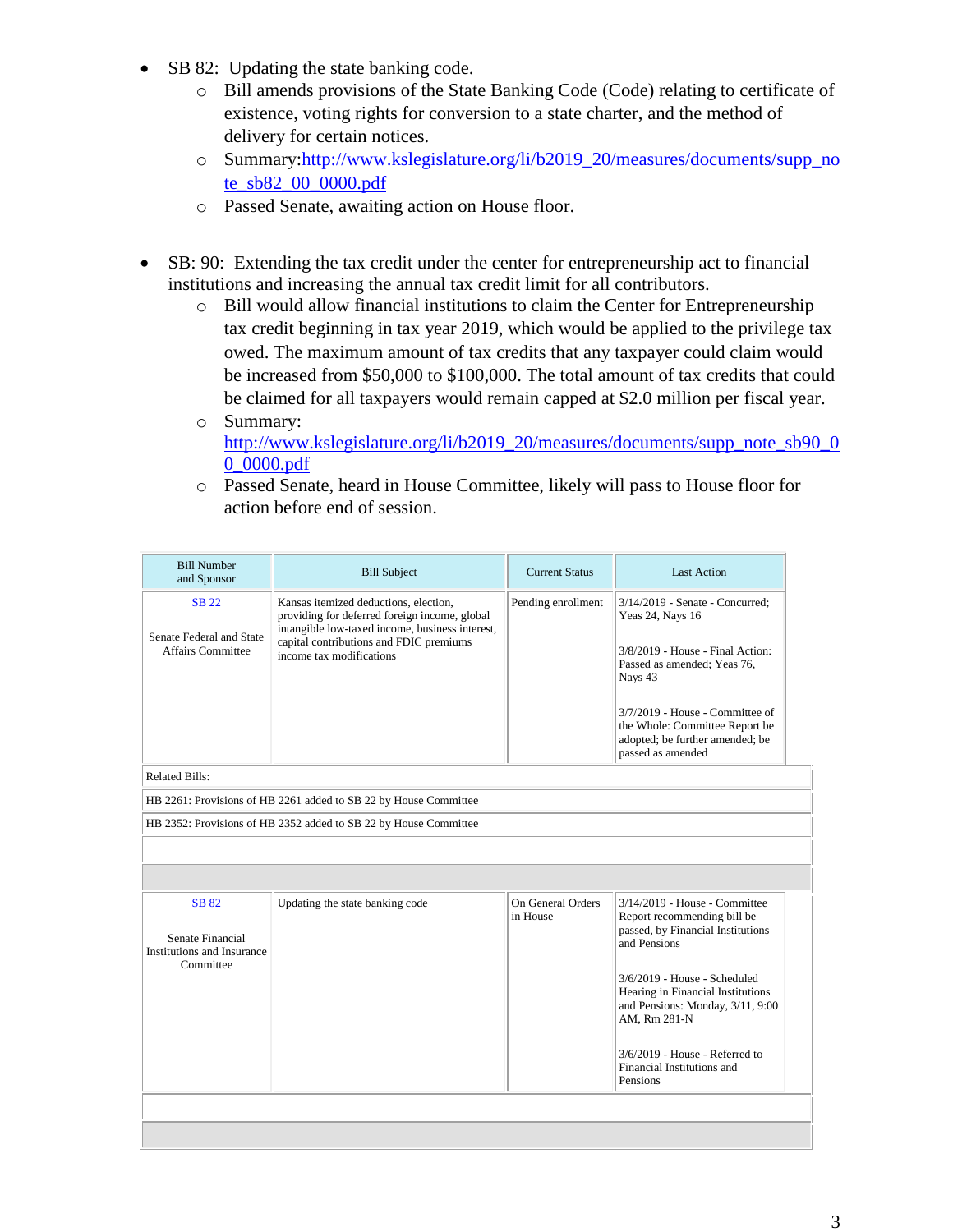| <b>SB</b> 90<br>Senate Commerce<br>Committee                   | Extending the tax credit under the center for<br>entrepreneurship act to financial institutions<br>and increasing the annual tax credit limit for all<br>contributors | In House<br>Commerce, Labor<br>and Economic<br>Development | 3/6/2019 - House - Scheduled<br>Hearing in Commerce, Labor and<br>Economic Development:<br>Tuesday, 3/12, 1:30 PM, Rm 112-<br>N<br>$3/6/2019$ - House - Referred to<br>Commerce, Labor and Economic<br>Development<br>2/28/2019 - House - Received and<br>introduced |  |
|----------------------------------------------------------------|-----------------------------------------------------------------------------------------------------------------------------------------------------------------------|------------------------------------------------------------|----------------------------------------------------------------------------------------------------------------------------------------------------------------------------------------------------------------------------------------------------------------------|--|
|                                                                |                                                                                                                                                                       |                                                            |                                                                                                                                                                                                                                                                      |  |
|                                                                |                                                                                                                                                                       |                                                            |                                                                                                                                                                                                                                                                      |  |
| SB 216<br>Senate Federal and State                             | Allowing investment of state moneys in<br>securities issued by Israel                                                                                                 | In Senate Ways and<br>Means                                | $2/26/2019$ - Senate - Referred to<br>Ways and Means                                                                                                                                                                                                                 |  |
| <b>Affairs Committee</b>                                       |                                                                                                                                                                       |                                                            | 2/25/2019 - Senate - Introduced                                                                                                                                                                                                                                      |  |
|                                                                |                                                                                                                                                                       |                                                            |                                                                                                                                                                                                                                                                      |  |
|                                                                |                                                                                                                                                                       |                                                            |                                                                                                                                                                                                                                                                      |  |
| HB 2101<br>House Financial<br><b>Institutions and Pensions</b> | Updating state credit union statutes                                                                                                                                  | In Senate Financial<br>Institutions and<br>Insurance       | 3/6/2019 - Senate - Scheduled<br>Hearing in Financial Institutions<br>and Insurance: Thursday, 3/14,<br>9:30 AM, Rm 546-S                                                                                                                                            |  |
| Committee                                                      |                                                                                                                                                                       |                                                            | $2/26/2019$ - Senate - Referred to<br>Financial Institutions and<br>Insurance                                                                                                                                                                                        |  |
|                                                                |                                                                                                                                                                       |                                                            | 2/25/2019 - Senate - Received and<br>introduced                                                                                                                                                                                                                      |  |
|                                                                |                                                                                                                                                                       |                                                            |                                                                                                                                                                                                                                                                      |  |
|                                                                |                                                                                                                                                                       |                                                            |                                                                                                                                                                                                                                                                      |  |
|                                                                |                                                                                                                                                                       | In House                                                   |                                                                                                                                                                                                                                                                      |  |
| HB 2173<br>House Agriculture                                   | Establishing a commercial industrial hemp<br>program                                                                                                                  | Agriculture                                                | 3/6/2019 - House - Withdrawn<br>from Appropriations; rereferred to<br>Agriculture                                                                                                                                                                                    |  |
| Committee                                                      |                                                                                                                                                                       |                                                            | 2/27/2019 - House - Withdrawn<br>from Calendar; referred to<br>Appropriations                                                                                                                                                                                        |  |
|                                                                |                                                                                                                                                                       |                                                            | $2/26/2019$ - House - Committee of<br>the Whole: Be passed over and<br>retain a place on the Calendar                                                                                                                                                                |  |
|                                                                |                                                                                                                                                                       |                                                            |                                                                                                                                                                                                                                                                      |  |
|                                                                |                                                                                                                                                                       |                                                            |                                                                                                                                                                                                                                                                      |  |
|                                                                |                                                                                                                                                                       |                                                            |                                                                                                                                                                                                                                                                      |  |
| <b>HB</b> 2254<br>Tim Hodge, D-72nd                            | Requiring banks to make a minimum amount<br>of subprime loans                                                                                                         | In House Financial<br>Institutions and<br>Pensions         | $2/13/2019$ - House - Referred to<br>Financial Institutions and<br>Pensions                                                                                                                                                                                          |  |
|                                                                |                                                                                                                                                                       |                                                            | $2/12/2019$ - House - Introduced                                                                                                                                                                                                                                     |  |
|                                                                |                                                                                                                                                                       |                                                            |                                                                                                                                                                                                                                                                      |  |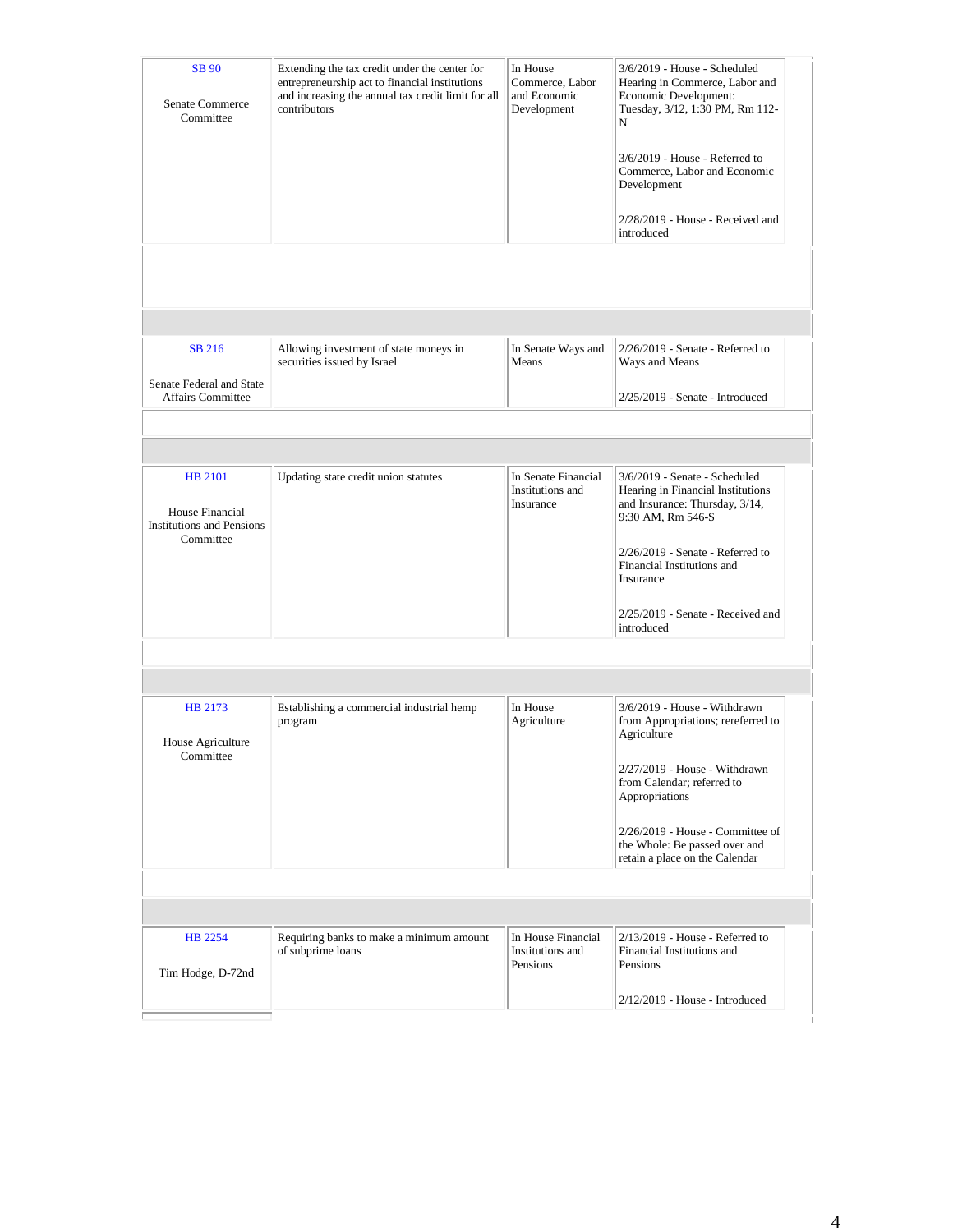### **Health care and health plan legislation**

We have monitored a variety of health care legislation that are seeking a variety of expanded health care products particularly through association health plans, short-term policies, and alternative coverage, in particular the Farm Bureau plan in SB 32. A chart of health care related legislation is included. The only two bills that may advance this session are Senate Bill 32 and House Bill 2054.

Senate Bill 32: Farm Bureau bill.

The only bill likely to advance this session is SB 32, the Farm Bureau bill to provide authority for FB to create a health care product that is not insurance and subject to regulatory authority of the Insurance Commissioner and federal policy. Farm Bureau would be able to provide members a product (it cannot by law be called insurance) for an estimated 30-40 percent lower cost than regular insurance purchased on the open market. The plan intends to individually evaluate and rate members. Critics are concerned the plans are not required to cover pre-existing conditions and some services such as pharmacy and behavioral health services. The bill had strong support when it passed the Senate early in the session and in the House Insurance Committee, the bill has been tabled but will likely continue to advance later in the session.

House Bill 2054: Association Health Plans

- Bundle of bills including from below HB 2055, 2056, 2058.
- In brief, the bill would impact association health plans such as Kansas Bankers Association, Kansas Dental Association, and others.
- Note, association health plans, unlike the proposal in Senate Bill 32, are required to comply with federal insurance law and are subject to the regulation of the Kansas Insurance Commissioner.
- Among the key components are:
	- o The bill would remove a membership limitation placed on AHPs that requires the association have at least 25 members, employees, or employees of members to be offered group accident and health insurance coverage.
	- o Restate the purpose of association health plans to include: "promote the availability of health insurance coverage to small employers regardless of their health status or claims experience, to prevent abusive rating practices,
	- o Would exempt AHPs from regulations by the Kansas Insurance Commissioner.
- Bill has not passed the House but has been approved for action until the end of the session.

| <b>Bill Number</b><br>and Sponsor                                           | <b>Bill Subject</b>                                     | <b>Current Status</b>                                   | Last Action                                                                                                                                                                                                                                      |
|-----------------------------------------------------------------------------|---------------------------------------------------------|---------------------------------------------------------|--------------------------------------------------------------------------------------------------------------------------------------------------------------------------------------------------------------------------------------------------|
| <b>SB 29</b><br>Senate Financial<br>Institutions and Insurance<br>Committee | Providing for fully-insured association<br>health plans | In Senate<br>Financial<br>Institutions and<br>Insurance | $1/23/2019$ - Senate - Scheduled<br>Hearing in Financial Institutions and<br>Insurance: Wednesday, 1/30, 9:30 AM,<br>Rm 546-S<br>$1/23/2019$ - Senate - Referred to<br>Financial Institutions and Insurance<br>$1/22/2019$ - Senate - Introduced |
|                                                                             |                                                         |                                                         |                                                                                                                                                                                                                                                  |
|                                                                             |                                                         |                                                         |                                                                                                                                                                                                                                                  |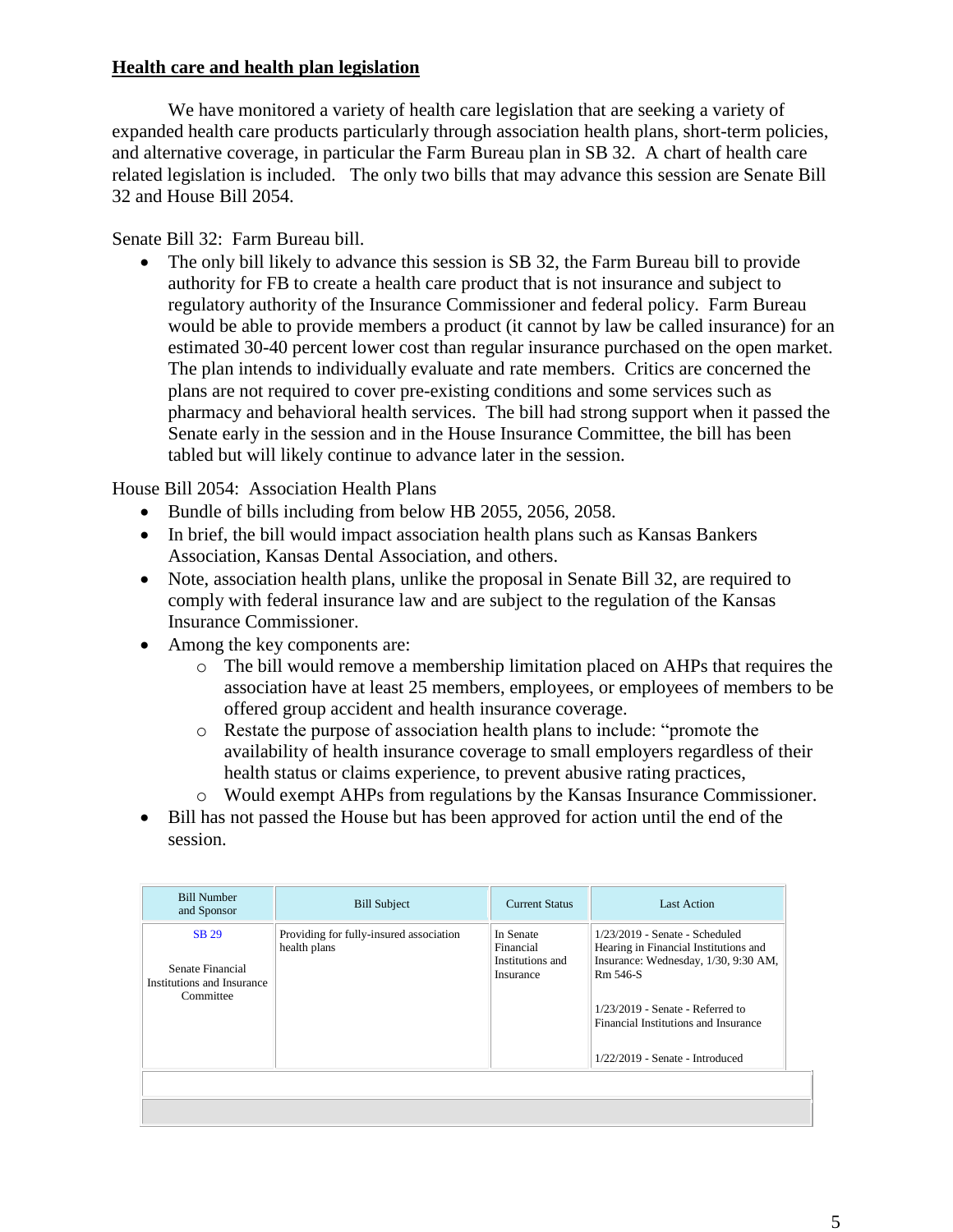| <b>SB 30</b><br>Senate Financial<br>Institutions and Insurance<br>Committee        | Updating definitions relating to small<br>employer health plans and association<br>health plans                                                   | In Senate<br>Financial<br>Institutions and<br>Insurance | 1/24/2019 - Senate - Scheduled<br>Hearing in Financial Institutions and<br>Insurance: Thursday, 1/31, 9:30 AM,<br>Rm 546-S<br>$1/23/2019$ - Senate - Referred to<br>Financial Institutions and Insurance<br>$1/22/2019$ - Senate - Introduced |
|------------------------------------------------------------------------------------|---------------------------------------------------------------------------------------------------------------------------------------------------|---------------------------------------------------------|-----------------------------------------------------------------------------------------------------------------------------------------------------------------------------------------------------------------------------------------------|
|                                                                                    |                                                                                                                                                   |                                                         |                                                                                                                                                                                                                                               |
| <b>SB</b> 31<br>Senate Financial<br>Institutions and Insurance<br>Committee        | Exempting certain association health plans<br>from requirements pertaining to small<br>employer health plans                                      | In Senate<br>Financial<br>Institutions and<br>Insurance | 1/30/2019 - Senate - Scheduled<br>Hearing in Financial Institutions and<br>Insurance: Tuesday, 2/5, 9:30 AM, Rm<br>546-S<br>$1/23/2019$ - Senate - Referred to<br>Financial Institutions and Insurance<br>1/22/2019 - Senate - Introduced     |
|                                                                                    |                                                                                                                                                   |                                                         |                                                                                                                                                                                                                                               |
|                                                                                    |                                                                                                                                                   |                                                         |                                                                                                                                                                                                                                               |
| <b>SB</b> 32<br>Senate Financial<br><b>Institutions and Insurance</b><br>Committee | Exempting certain non-insurance<br>healthcare benefits from the<br>commissioner's jurisdiction                                                    | In House<br>Insurance                                   | 2/27/2019 - House - Scheduled Hearing<br>in Insurance: Wednesday, 3/6, 3:30<br>PM, Rm 212-N<br>$2/22/2019$ - House - Referred to<br>Insurance<br>$2/21/2019$ - House - Received and<br>introduced                                             |
|                                                                                    |                                                                                                                                                   |                                                         |                                                                                                                                                                                                                                               |
|                                                                                    |                                                                                                                                                   |                                                         |                                                                                                                                                                                                                                               |
| <b>SB33</b><br>Senate Financial<br>Institutions and Insurance<br>Committee         | Specifying the conditions under which a<br>small employer carrier may establish<br>certain classes of business                                    | In Senate<br>Financial<br>Institutions and<br>Insurance | $1/23/2019$ - Senate - Scheduled<br>Hearing in Financial Institutions and<br>Insurance: Thursday, 1/31, 9:30 AM,<br>Rm 546-S<br>1/23/2019 - Senate - Referred to<br>Financial Institutions and Insurance<br>1/22/2019 - Senate - Introduced   |
|                                                                                    |                                                                                                                                                   |                                                         |                                                                                                                                                                                                                                               |
|                                                                                    |                                                                                                                                                   |                                                         |                                                                                                                                                                                                                                               |
| SB 34<br>Senate Financial<br><b>Institutions and Insurance</b><br>Committee        | Exempting health plans issued to<br>associations of small employers from<br>certain statutory provisions governing<br>small employer health plans | In Senate<br>Financial<br>Institutions and<br>Insurance | 1/30/2019 - Senate - Scheduled<br>Hearing in Financial Institutions and<br>Insurance: Tuesday, 2/5, 9:30 AM, Rm<br>546-S<br>$1/23/2019$ - Senate - Referred to<br>Financial Institutions and Insurance<br>1/22/2019 - Senate - Introduced     |
|                                                                                    |                                                                                                                                                   |                                                         |                                                                                                                                                                                                                                               |
|                                                                                    |                                                                                                                                                   |                                                         |                                                                                                                                                                                                                                               |
| SB 35<br>Senate Financial<br>Institutions and Insurance<br>Committee               | Providing for short-term, limited-duration<br>health plans                                                                                        | In Senate<br>Financial<br>Institutions and<br>Insurance | 1/30/2019 - Senate - Scheduled<br>Hearing in Financial Institutions and<br>Insurance: Wednesday, 2/6, 9:30 AM,<br>Rm 546-S                                                                                                                    |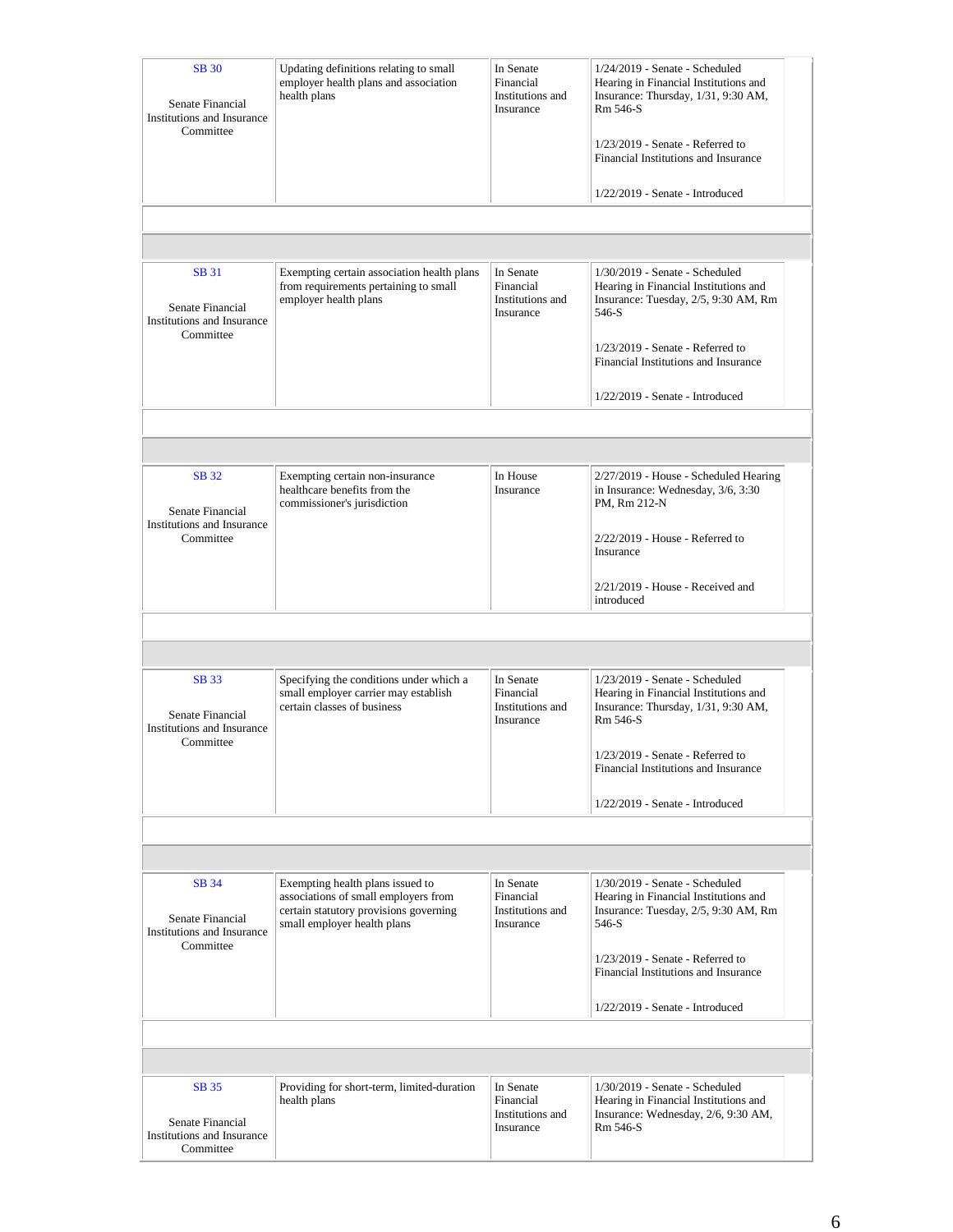|                                                                             |                                                                                                           |                                                         | $1/23/2019$ - Senate - Referred to<br>Financial Institutions and Insurance                                                                                                                                |  |  |
|-----------------------------------------------------------------------------|-----------------------------------------------------------------------------------------------------------|---------------------------------------------------------|-----------------------------------------------------------------------------------------------------------------------------------------------------------------------------------------------------------|--|--|
|                                                                             |                                                                                                           |                                                         | 1/22/2019 - Senate - Introduced                                                                                                                                                                           |  |  |
|                                                                             |                                                                                                           |                                                         |                                                                                                                                                                                                           |  |  |
|                                                                             |                                                                                                           |                                                         |                                                                                                                                                                                                           |  |  |
| <b>SB</b> 36<br>Senate Financial<br>Institutions and Insurance<br>Committee | Making certain self-funded association<br>health plans subject to the jurisdiction of<br>the commissioner | In Senate<br>Financial<br>Institutions and<br>Insurance | 1/23/2019 - Senate - Scheduled<br>Hearing in Financial Institutions and<br>Insurance: Wednesday, 1/30, 9:30 AM,<br>Rm 546-S<br>$1/23/2019$ - Senate - Referred to<br>Financial Institutions and Insurance |  |  |
|                                                                             |                                                                                                           |                                                         | 1/22/2019 - Senate - Introduced                                                                                                                                                                           |  |  |
|                                                                             |                                                                                                           |                                                         |                                                                                                                                                                                                           |  |  |
|                                                                             |                                                                                                           |                                                         |                                                                                                                                                                                                           |  |  |
| <b>SB</b> 120<br>Senate Public Health and                                   | Providing for certain business entities to<br>engage in the corporate practice of<br>medicine             | In Senate Public<br>Health and<br>Welfare               | 2/8/2019 - Senate - Referred to Public<br>Health and Welfare                                                                                                                                              |  |  |
| <b>Welfare Committee</b>                                                    |                                                                                                           |                                                         | 2/7/2019 - Senate - Introduced                                                                                                                                                                            |  |  |
|                                                                             |                                                                                                           |                                                         |                                                                                                                                                                                                           |  |  |
|                                                                             |                                                                                                           |                                                         |                                                                                                                                                                                                           |  |  |
| HB 2053<br>House Health and Human<br>Services Committee                     | Providing for short-term, limited-duration<br>health plans                                                | In House<br>Insurance                                   | 1/30/2019 - House - Scheduled Hearing<br>in Insurance: Monday, 2/4, 3:30 PM,<br>Rm 212-N                                                                                                                  |  |  |
|                                                                             |                                                                                                           |                                                         | $1/23/2019$ - House - Referred to<br>Insurance                                                                                                                                                            |  |  |
|                                                                             |                                                                                                           |                                                         | $1/22/2019$ - House - Introduced                                                                                                                                                                          |  |  |
|                                                                             |                                                                                                           |                                                         |                                                                                                                                                                                                           |  |  |
|                                                                             |                                                                                                           |                                                         |                                                                                                                                                                                                           |  |  |
| <b>HB</b> 2054<br>House Insurance                                           | Providing for fully-insured association<br>health plans                                                   | On General Orders<br>in House                           | 3/14/2019 - House - Committee Report<br>recommending bill be passed as<br>amended, by Insurance                                                                                                           |  |  |
| Committee                                                                   |                                                                                                           |                                                         | 3/6/2019 - House - Withdrawn from<br>Appropriations; rereferred to Insurance                                                                                                                              |  |  |
|                                                                             |                                                                                                           |                                                         | 2/27/2019 - House - Withdrawn from<br>Calendar; referred to Appropriations                                                                                                                                |  |  |
| <b>Related Bills:</b>                                                       |                                                                                                           |                                                         |                                                                                                                                                                                                           |  |  |
|                                                                             | HB 2055: Modified provisions of HB 2055 added to HB 2054 by House Committee                               |                                                         |                                                                                                                                                                                                           |  |  |
| HB 2056: Modified provisions of HB 2056 added to HB 2054 by House Committee |                                                                                                           |                                                         |                                                                                                                                                                                                           |  |  |
|                                                                             | HB 2058: Modified provisions of HB 2058 added to HB 2054 by House Committee                               |                                                         |                                                                                                                                                                                                           |  |  |
|                                                                             |                                                                                                           |                                                         |                                                                                                                                                                                                           |  |  |
|                                                                             |                                                                                                           |                                                         |                                                                                                                                                                                                           |  |  |
| HB 2055<br>House Insurance<br>Committee                                     | Making certain self-funded association<br>health plans subject to the jurisdiction of<br>the commissioner | In House<br>Insurance                                   | 1/23/2019 - House - Scheduled Hearing<br>in Insurance: Monday, 1/28, 3:30 PM,<br>Rm 212-N                                                                                                                 |  |  |
|                                                                             |                                                                                                           |                                                         | $1/23/2019$ - House - Referred to<br>Insurance                                                                                                                                                            |  |  |
|                                                                             |                                                                                                           |                                                         | $1/22/2019$ - House - Introduced                                                                                                                                                                          |  |  |